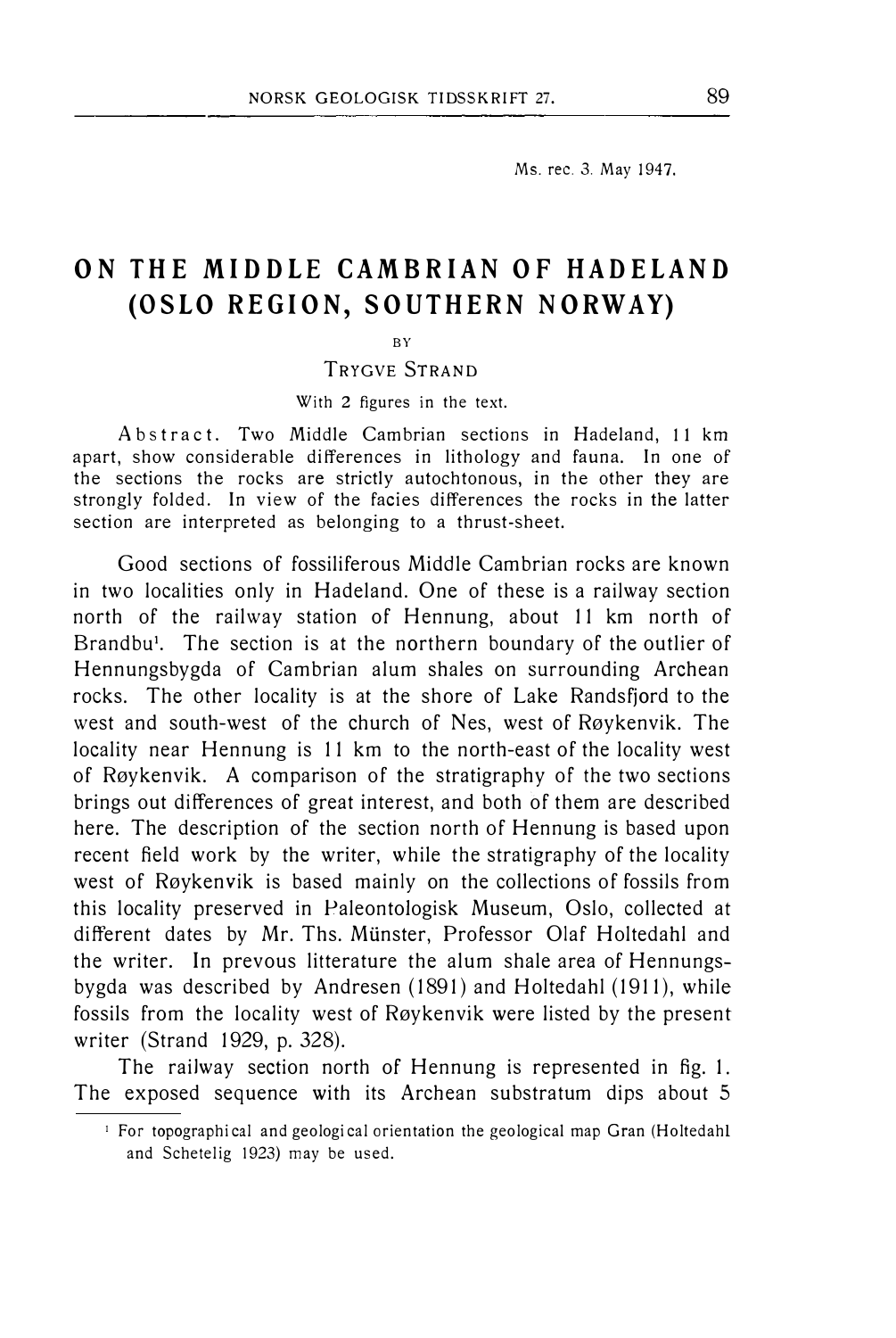degrees in a south-westerly direction, probably due to faulting, there is no falding or crumpling of the shales. The section consists of alum shale intruded by sills of mænaite. At the boundary between the Archean gneiss and the alum shales a conglomerate is exposed. Parts of this are rather rich in quartz-pebbles, while in other parts, where a calcareous matrix completely prevails, the rock is a light coarse-grained limestone. A closer inspection of the outcrop shows this conglomerate to occur as a sedimentary dyke, filling a cleft in the substratum, 2 to 3 dm wide, and not as a continuous layer beneath the alum shale. The conglomerate was not searched through for fossils, as this would involve a destruction of the outcrop. There is no doubt, however, that it is the same conglomerate, which, at nearby localities, has yielded Torellella lævigata (Linrs.), thus of Lower Cambrian age. At the eastern boundary of the Hennungsbygda outlier Holtedahl (1911, p. 9) found boulders consisting in some parts of quartz conglomerate, in other parts of light and grey coarsely crystalline calcite, in which Torellella lævigata was found. Further localities for the Torellella conglomerate are a spot near the railway station of Bleiken and farther south at Bjerke near Brandbu, where the conglomerate was discovered by W. C. Brøgger in 1894.

The Torellella conglomerate of Hadeland is not a basal conglomerate of the overlying Middle Cambrian alum shales, but was deposited by a separate transgression in Lower Cambrian time. A disconformity between the conglomerate and the overlying alum shales is clearly shown at the locality Risbekken in the Toten District, 25 km northeast of Hennung (Strand 1929, p. 324).<sup>1</sup>

<sup>&</sup>lt;sup>1</sup> When discussing the Torellella conglomerate of Hadeland, Kiær (1916, p. 101) considered it a basal conglomerate of the overlying Middle Cambrian alum shales of the Paradoxides tessini division. As a logical consequence the conglomerate itself was considered as of Middle Cambrian age. ln this connection Kiær referred to a faunule collected from loose boulders at Tømten, Ringsaker, in which Torellella lævigata was found together with trilobite fragments, with a sculpture reminiscent of that of Paradoxides, and listed by Kiær as Paradoxides sp. (Kiær 1916, p. 99). This assemblage was claimed to represent a transition fauna with a mixture of Lower and Middle Cambrian species. It must, however, be strongly emphasized, that the trilobite fragments in question (figured by Strand 1929, pl. 1, figs. 17, 18) are wholly indeterminable, as a similar sculpture may be found in many genera other than Paradoxides. There is thus nothing to indicate the presence of a transition fauna between the Lower and the Middle Cambrian, as claimed by Kiæ r.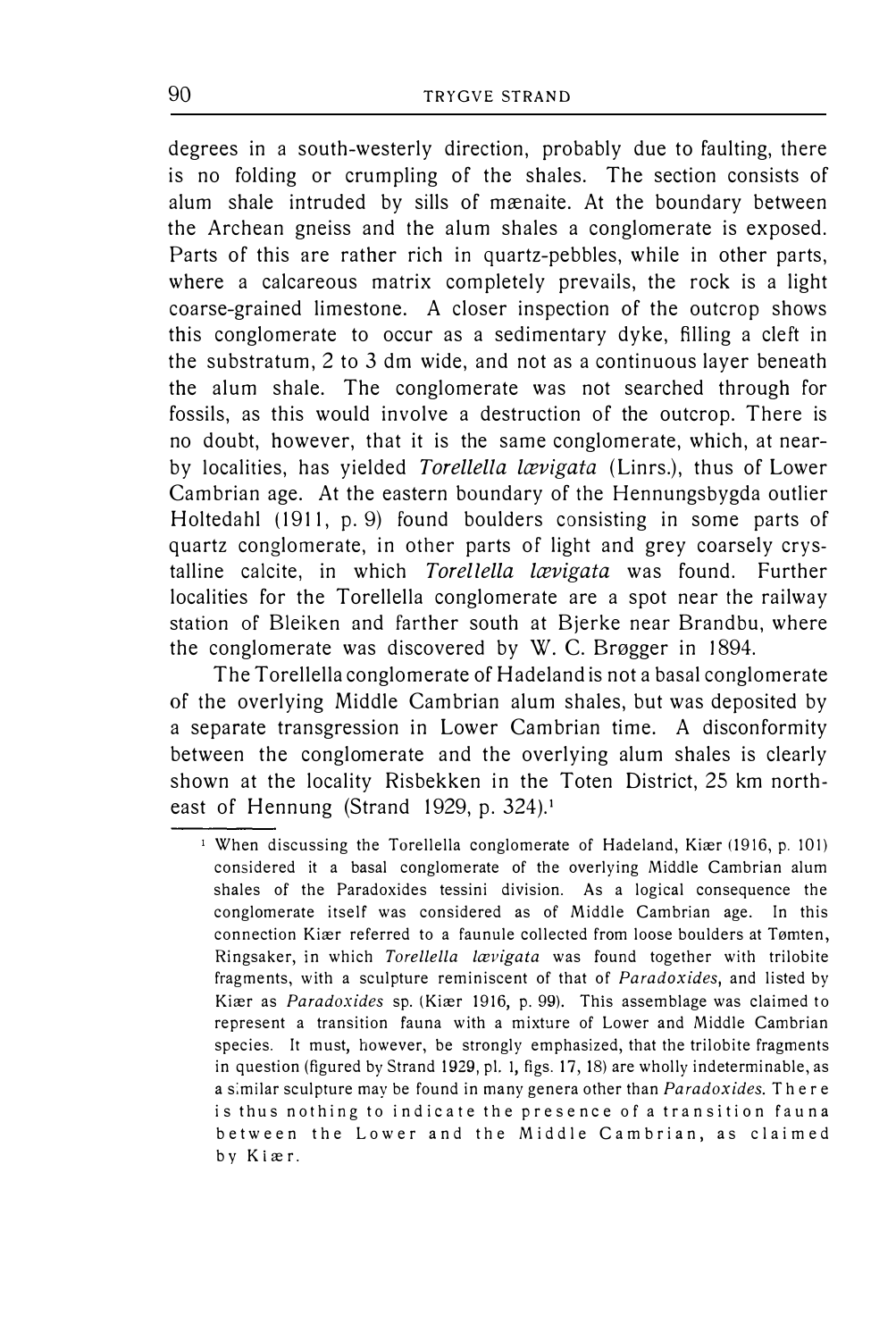

Fig. l. The railway section north of Hennung. l. Archean basement with Torellella conglomerate and the basal conglomerat of the alum shale. 3, 5, 7, 9, Il. Mænaite sills, thickness in metres 1,1, 0,8, 0,6, 1,2 and 0,3 respectively. 2, 4, 6, 8. Alum shale between the sills, thickness in metres 0,7, 1,3, 1,5 and 1,0, respectively. 10, 12. Alum shale with fossiliferous stinkstone, thickness in metres 1,1 and  $1+$ , respectively.

The whole thickness of the sediments in the section is 6,5 to 7 metres.

Beneath the alum shales in the railway section, in the parts not occupied by the conglomerate described above, there is a dark grey micaceous rock with an almost vertical schistosity, evidently inherited from the gneiss, which probably is a weathering product in situ. In the upper part, below the alum shale, it contains quartzpebbles. This is the basal deposit of the alum shale formed at the Middle Cambrian transgression, and it has evidently no sharp boundary to the underlying gneiss.

No fossils were found in the shales in the section, but in the upper part there are lenses of the usual black limestone (stinkstone). In a lower horizon of stinkstone (10 in fig. 1) were found a great number of specimens of

Hypagnostus nepos (Brøgger),

Goniagnostus nathorsti (Brøgger),

which species were also cited by Holtedahl (1911). In the upper horizon with stinkstone (12 in fig. 1) the following fauna was collected:

Paradoxides sp., fragments with a sculpture of forchhammeri type. Agraulos difformis (Ang.).

Acothele sp.

Hyolithus sp.

Higher horizons are not exposed in this section.

About a hundred metres to the south of the locality just described the railway crosses a brook, running down in a westerly direction; just to the south of the brook there is a small bridge carrying a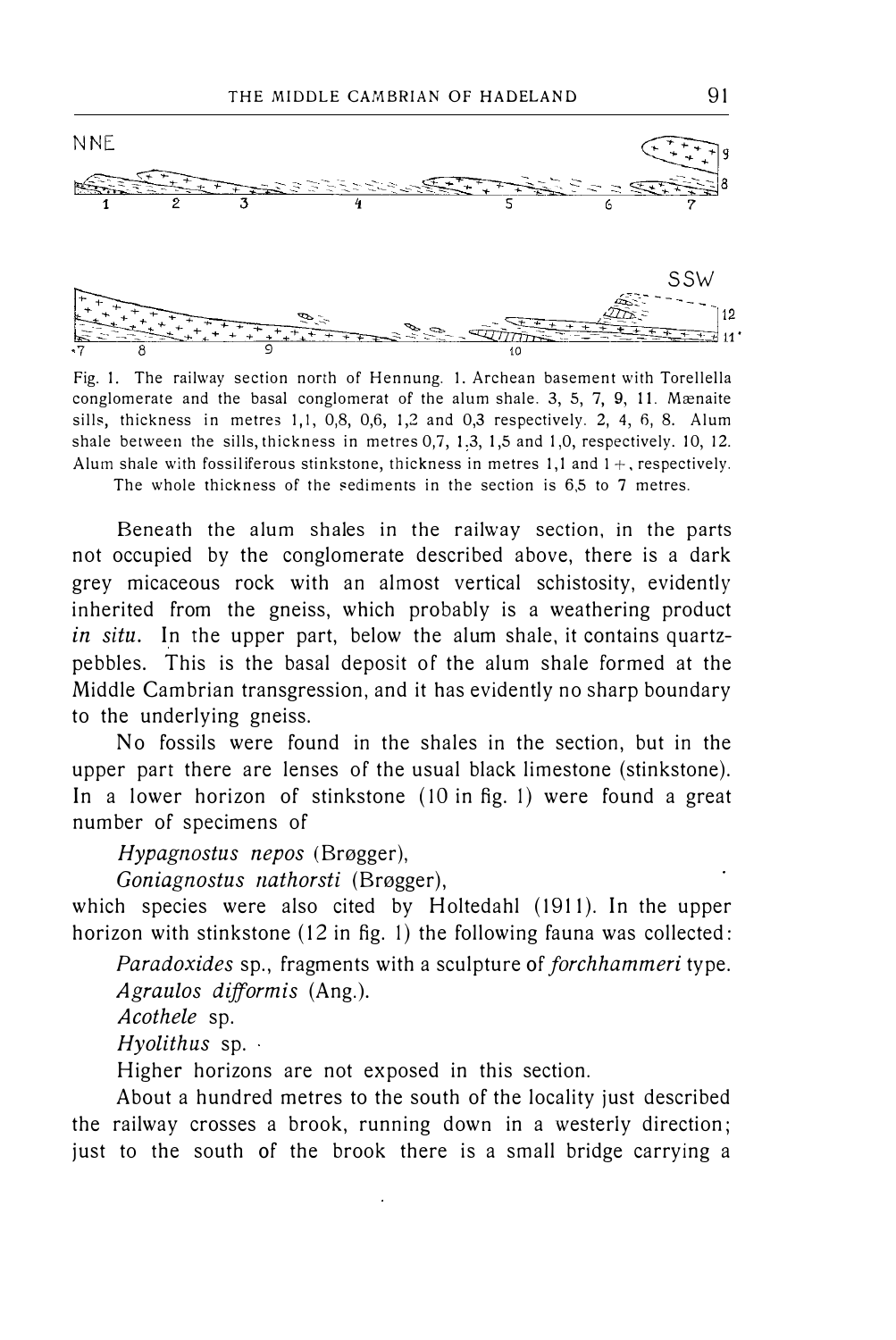road across the railway. In the railway section at this place there are alum shales with a rather high southern dip intruded by thick lenses of mænaite, in limestone lenses in the shale a cranidium or a *Hypagnostus* sp. was found. There should be little doubt that this corresponds with the lower horizon of limestone in the section just described. About 5 metres, by estimation, higher than the railway alum shales with thin layers of stinkstone with *Olenus* sp. are exposed at the road at the east side of the line. In this horizon of the sequence folding is perceptible by gentle waves in the shales. Upwards along the brook, further east, crop out highly folded and contorted alum shales, which did not yield any fossils.

At the locality at the lake shore west of Røykenvik the exposures are mostly very low, and a great part of the material from here has certainly been taken from loose pieces of limestone in the beach. At a visit last autumn the writer found the greater part of the locality inaccessible due to high water of the lake. Among the material from this locality, the limestone with fossils from the Paradoxides oelandicus stage, discovered and collected by Professor Holtedahl on a students' excursion in 1922, is of special interest. The rock is a grey to black fine-grained tough limestone, similar to the limestone in the same zone in Ringsaker at Lake Mjøsa. Also the preservation of the fossils with a black glistening surface of the shell is similar. The material contains numerous Paradoxides cranidia of oelandicus type, a pygidium of Paradoxides cf. pinus Holm and a pygidium of an unnamed Paradoxides (brief description in Strand 1929, p. 350).

There is, further, a great material of fossils occurring in black stinkstone of the usual type, representing two main horizons.

l. Ptychagnostus (Triplagn.) hybridus (Brøgger)

Hypagnostus parvifrons (Linrs.)

"Liostracus" linnarssoni Brøgger.

It may by noted that the two agnostids have not been found together, except for dubious specimens of Hypagnostus? sp. together with  $Pt.$  (Tr.) hybridus.

2. Peronopsis fallax (Linrs.), some specimens near to subsp. ferox Tullberg.

Ptychagnostus (Triplagn.) lundgreni (Tullberg)<sup>1</sup>

Doryagnostus incertus (Brøgger)

<sup>&</sup>lt;sup>1</sup> By Strand 1929 erroneously identified with Ptychagn. atavus (Tullberg). Specimens from this Jocality were figured l. c. pl. l fig. 20.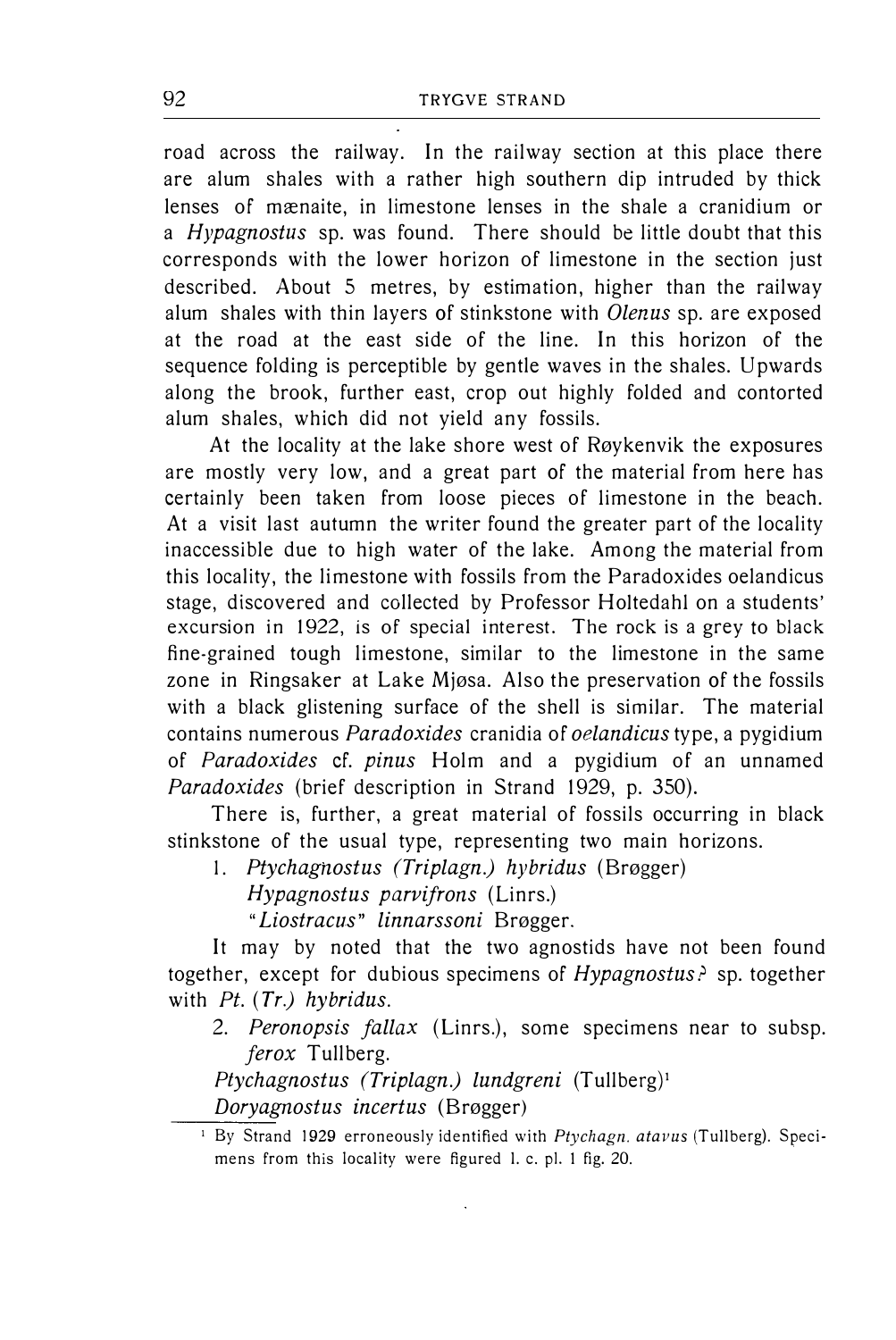Phalacroma sp. "Liostracus" linnarssoni Brøgger Paradoxides cf. rugulosus Corda.

The species in this assemblage have been found associated, if yet not all of them in each of the collections under one label.

In the south-eastern part of the locality black shale with large lenses of limestone are exposed in a low cliff in the beach, separated by a covered interspace of about 50 metres to the south-east from a small promontory with Orthoceras Limestone. The shales dip at a high angle to the north and are very fissile, due also to their jointing perpendicularly to the bedding. The limestone lenses are also full of joints, indicating a rather great tectonical influence. The limestone lenses here are uncommonly large in size, up to 2 metres wide, and consist of a tough but generally coarse-grained black limestone with irregular inclusions of pyrite. In the central parts the lenses have veins filled with crystalline calcite, the so-called septaria. The lenses contain the following fauna:

Phalacroma sp. Paradoxides cf. forchhammeri Ang. (fragments) Agraulos difformis (Ang.) Solenopleura cf. brachymetopa Ang.

In his recent paper on the Agnostidea of the Middle Cambrian of Sweden, Westergård ( 1946, p. 8) puts forth the following stratigraphical scheme for the Middle Cambrian Paradoxides beds of Sweden, which ought to be adaptable also for Norway:

C. Paradoxides forchhammeri stage.

- 3. Zone of Lejopyge lævigata
- 2. Solenopleura brachymetopa (Andrarum Limestone)
- l. Ptychagn. (Triplagn.) lundgreni and Goniagnostus nathorsti

B. Paradoxides paradoxissimus (tessini) stage

- 4. Zone of Ptychagn. (Pt.) punctuosus
- 3. - Hypagn. parvifrons
- 2. Tomagn. fissus and Ptychagn. (Pt.) atavus
- 1. Ptychagn. (Tr.) gibbus, exsulans limestone
- A. Paradoxides oelandicus stage
	- 2. Zone of Paradoxides pinus
	- 1. Paradoxides insularis.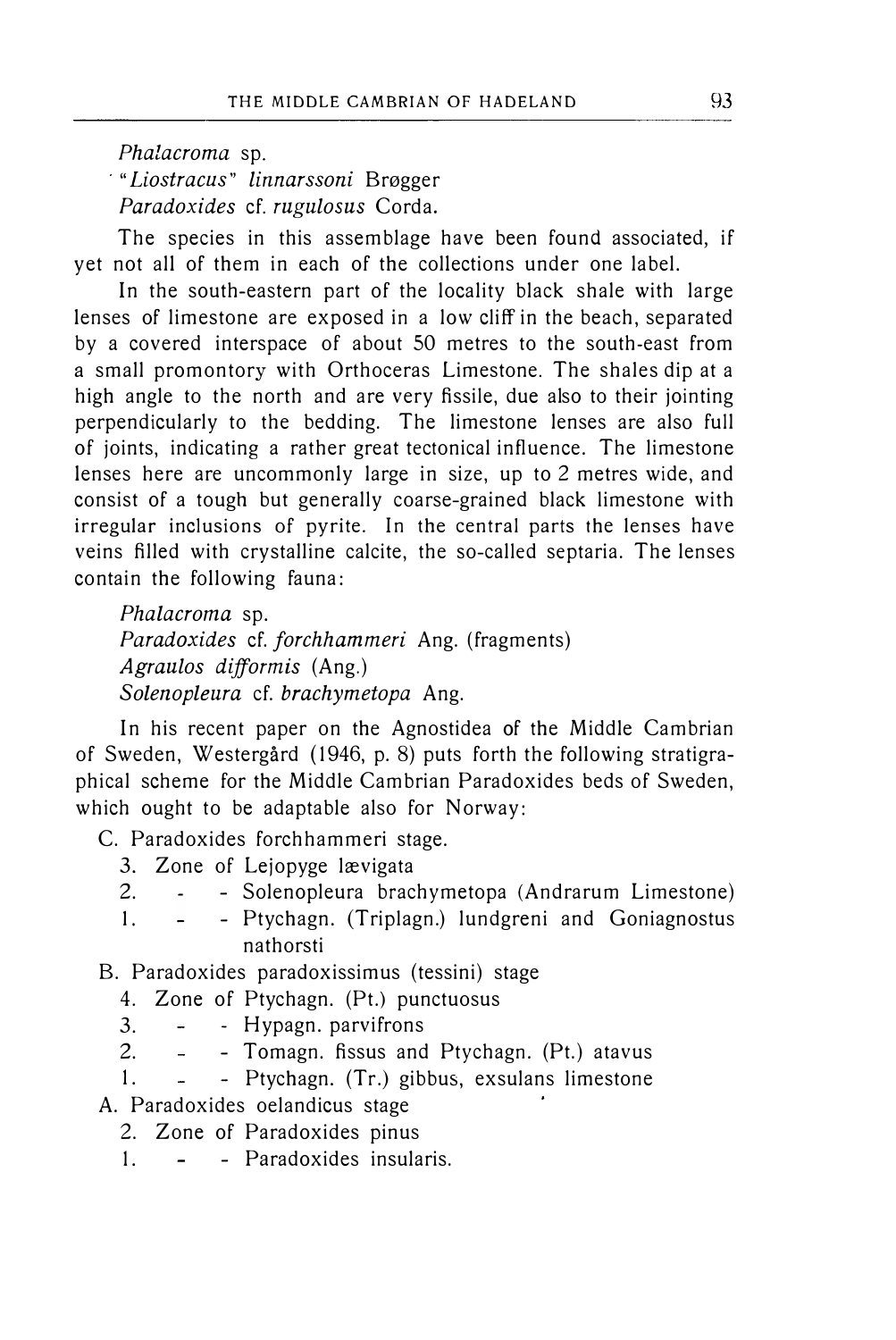In fig. 2 the two sections are represented diagrammatically, irrespective of the possible differences in thickness, and the fossiliferous horizons have been inserted in the above scheme of Westergård. As the section at Hennung has yielded no fossils from its basal part, we can not determine directly at which horizon the transgression took place. The nearest autochtonous sections of the Middle Cambrian in which the basal parts can be dated by fossils is that at Risbekken, 25 km to the north-east, and that of Slemmestad, south-east of Oslo, 80 km to the south. At Risbekken Ptychagn. (Triplagn.) gibbus was found half a metre above the Torellella conglomerate, at Slemmestad the same species occurs in a basal limestone with embedded quartzpebbles (Strand 1929, p. 324, p. 328). The Middle Cambrian transgression in Southern Norway seems to have taken place in the upper part of the gibbus zone (B l) of Westergård, and, as indicated in the figure, this is most probably also the case in the present section.

By a comparison between the two sections in fig. 2 we note for the first that the Paradoxides oelandicus beds are absent from the section of Hennung, if the above conclusions are accepted. In any case the fossiliferous limestone of this zone is absent.

In the Røykenvik section the Hypagnostus parvifrons zone is represented by fossiliferous stinkstone, in the section at Hennung the zone is most probably represented, but only by shale without limestone. The zone of Ptychagn. (Tr.) lundgreni and Goniagn. nathorsti is represented by fossiliferous stinkstone in both sections, but here the faunas found are wholly different. In the zone of Solenopleura brachymetopa  $(C 2)$  the fauna is the same in both sections, but here there are lithological differences. The stinkstone lenses in the section at Hennung are much smaller and different from the large lenses with septaria west of Røykenvik.

In the Hennung section the rocks are autochtonous in the strictest sense of the word, while west of Røykenvik they have been torn away from their original place of deposition. This circumstance in itself only tells that folding has acted at a lower stratigraphical level in the section west of Røykenvik, and is no proof or indication of allochtonity. But when considering the faunistical and lithological differences between the two sequences, the best interpretation, in the author's opinion, is to consider the sequence west of Røykenvik as belonging to a nappe that has been thrust a considerable distance to the south or the south-east. We know from all stratigraphical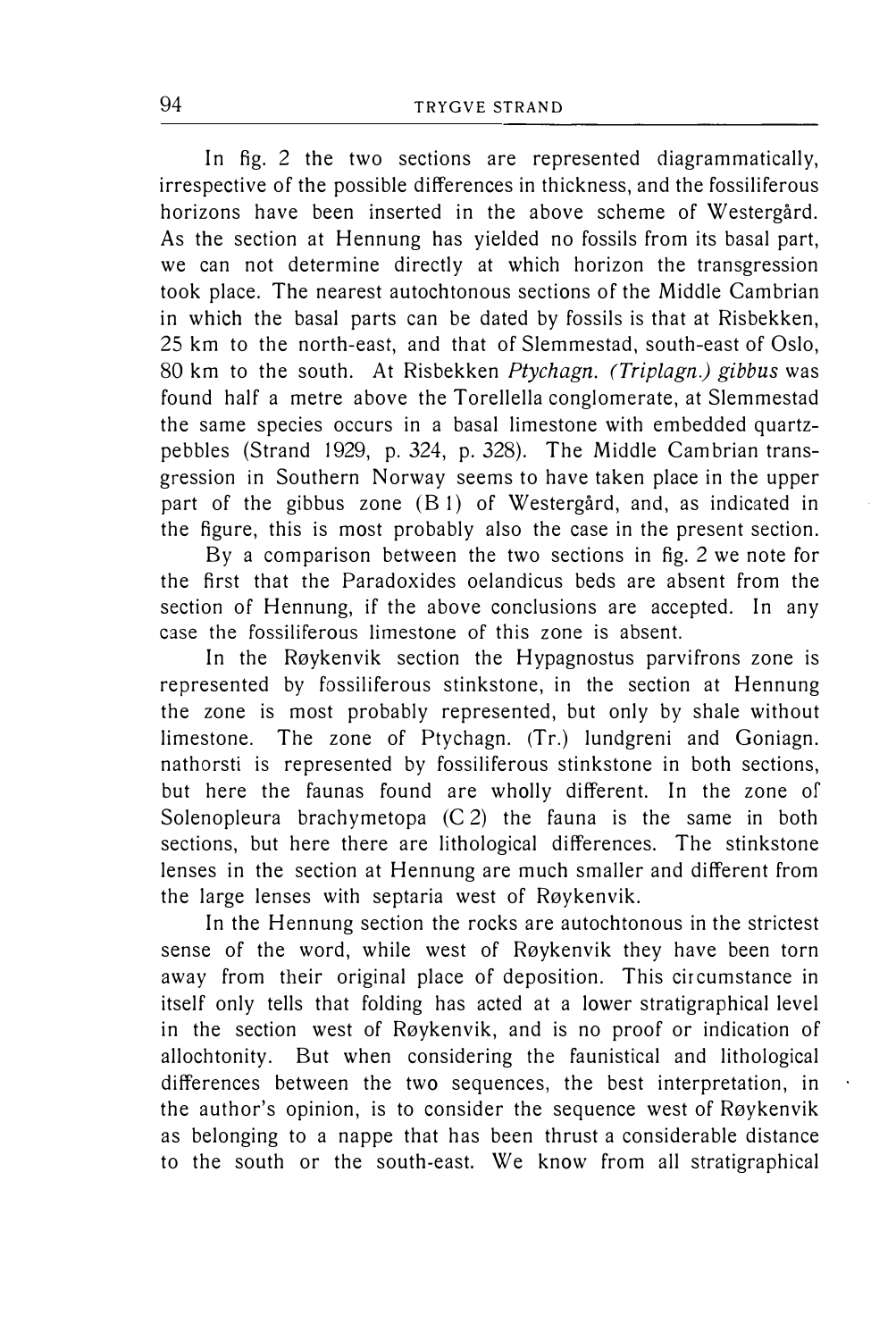

Fig. 2. Diagrams of the sections west of Røykenvik (to the left) and north of Hennung (to the right).

experience that epicontinental deposits, like those here considered, usually retain their faunal and lithological facies over long distances, and the many differences noted between the two sections described, makes a deposition in areas only 11 km remote from each other very unlikely.

The great difference in facies development of the Middle Ordovician (Chasmops Series) between the southern and the northern parts of the Cambro-Silurian area of Hadeland has been known for many years. Størmer (1942, 1945) showed that there is no transition, but a marked boundary, between the two facies. He interpreted the northern facies as belonging to a nappe, but as no thrust-plane could be found in that heavily covered area, he took a cautious attitude to the nappe interpretation. When now similar indications are found in other parts of the sequence in the same area, there should no longer be any reason to doubt the presence of allochtonous Cambro-Silurian in Hadeland.